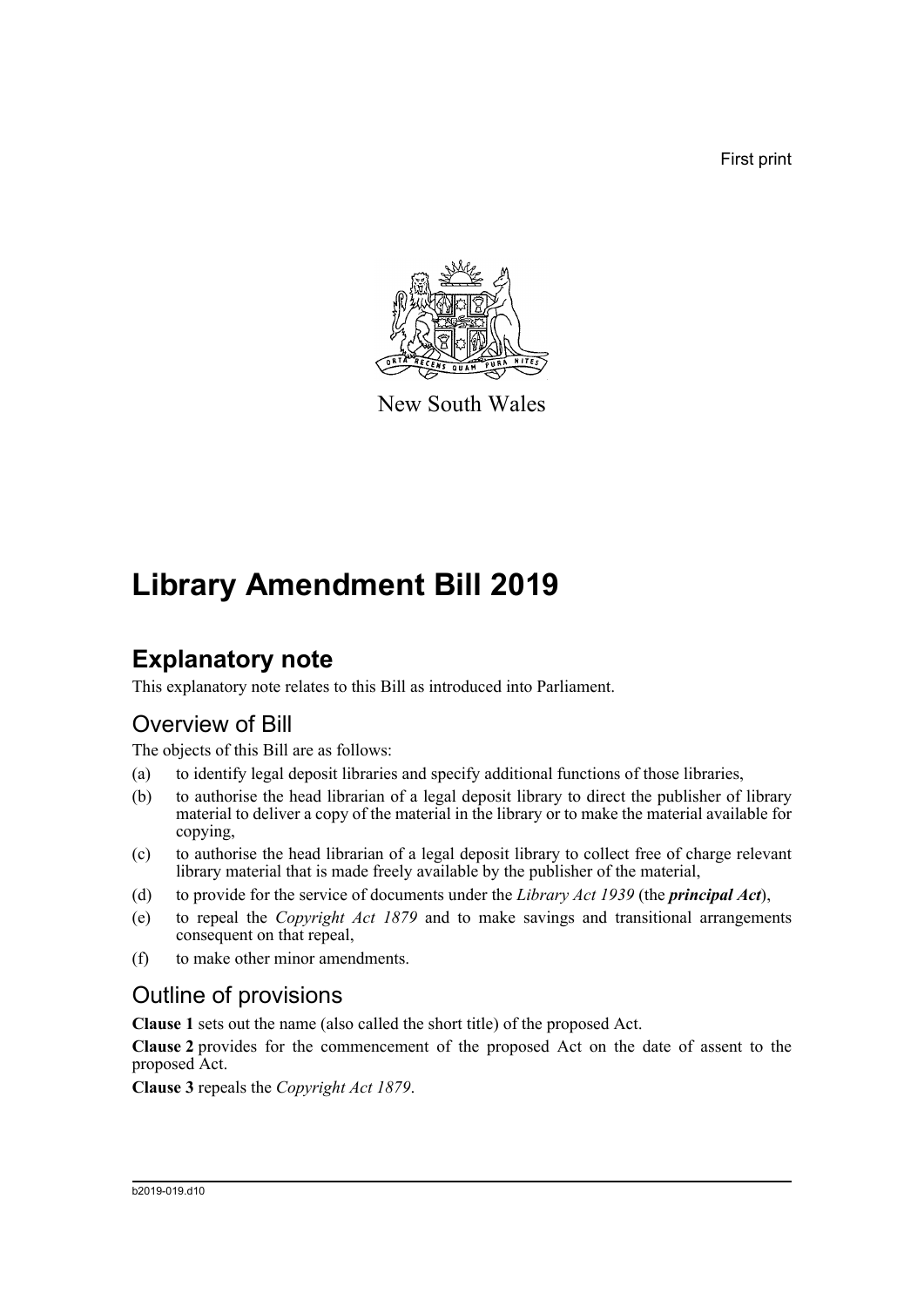## **Schedule 1 Amendment of Library Act 1939 No 40**

**Schedule 1 [1]** inserts a standard definition of *Function* in the principal Act. **Schedule 1 [2]–[7]** make consequential amendments.

**Schedule 1 [9]** inserts proposed Part 3A (Legal deposit libraries) into the principal Act. That Part comprises proposed sections 14A–14E.

**Proposed section 14A** inserts a number of definitions used in the proposed Part including the definitions of *legal deposit library* which means the State Library, the Parliamentary Library of New South Wales and the Library of the University of Sydney and *relevant library material* being library material that is relevant to the collection of the library.

**Proposed section 14B** provides that a legal deposit library has the functions of identifying relevant library material, collecting relevant library material and maintaining relevant library material as part of the collection of the library.

**Proposed section 14C** authorises the head librarian of a legal deposit library to direct a person who publishes library material in New South Wales to deliver a copy of the material to the library or to make the material available for copying. The direction is to be given by order (a *legal deposit order*). A legal deposit order may apply to a class of library material (for example each edition of a newspaper) and may apply to library material not yet in existence at the time that the order is made. Failure to comply with a legal deposit order is an offence with a maximum penalty of \$1,100.

**Proposed section 14D** authorises the head librarian of a legal deposit library to collect free of charge relevant library material for inclusion in the collection of the library if the material has been made freely available to members of the public by the publisher of the material.

**Proposed section 14E** permits the head librarian of a legal deposit library to delegate the head librarian's functions under the proposed Part.

**Schedule 1 [8]** simplifies an existing delegation provision to make it consistent with proposed section 14E. The existing provision was inserted in the principal Act before the commencement of section 49 of the *Interpretation Act 1987* which makes much of the provision redundant.

**Schedule 1 [10]** provides for the service of documents under the principal Act.

**Schedule 1 [11]** inserts savings and transitional provisions into the principal Act that are consequential on the repeal of the *Copyright Act 1879*. The provisions of that Act requiring the legal deposit of library materials (other than section 6 which required the delivery to occur only at certain times and a written receipt to be issued) are kept in force in respect of certain library materials until a legal deposit order is made in respect of the materials.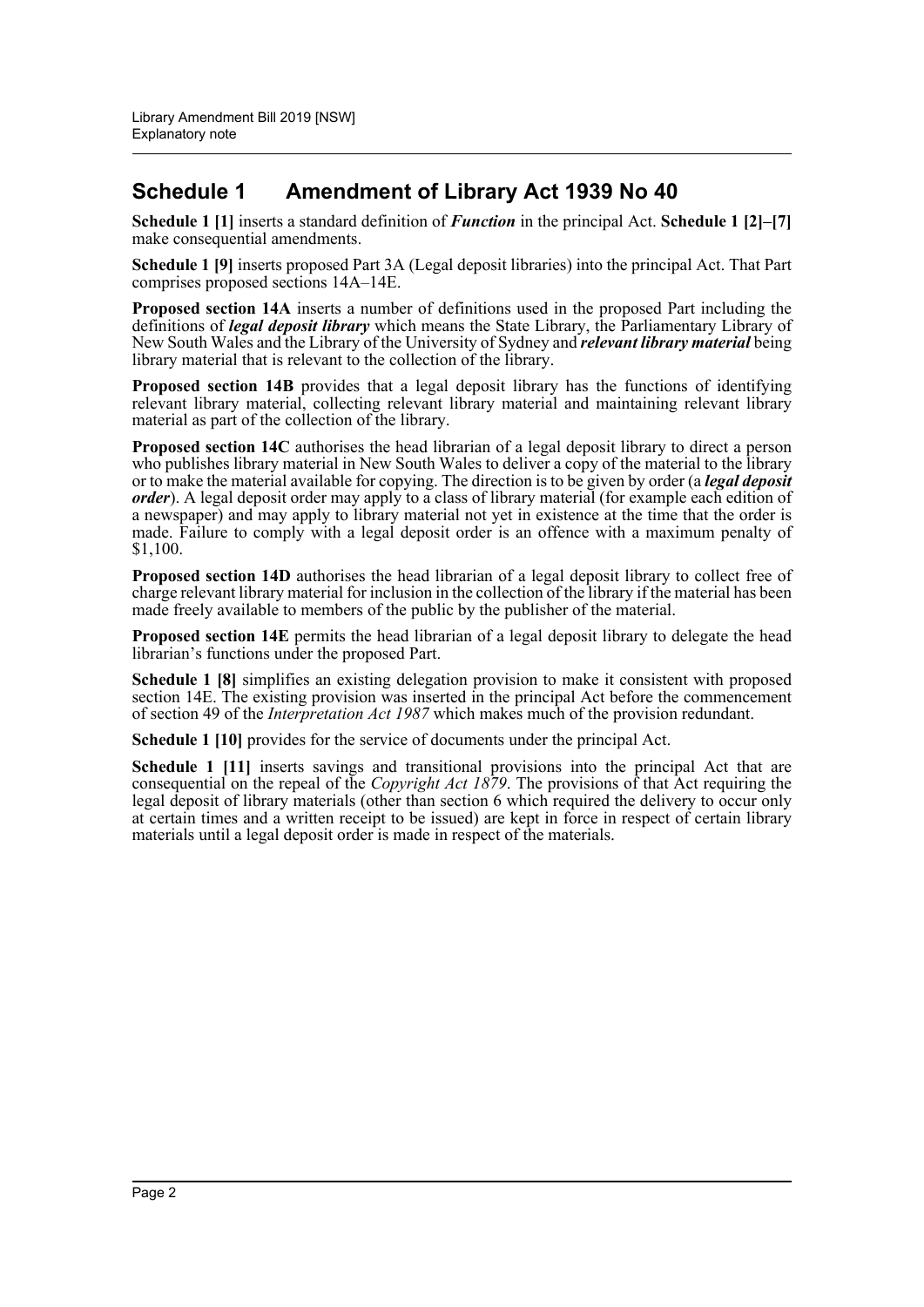First print



New South Wales

# **Library Amendment Bill 2019**

# **Contents**

|            |   |                                     | Page |
|------------|---|-------------------------------------|------|
|            |   | Name of Act                         |      |
|            |   | Commencement                        |      |
|            | 3 | Repeal of Copyright Act 1879 No 20  |      |
| Schedule 1 |   | Amendment of Library Act 1939 No 40 |      |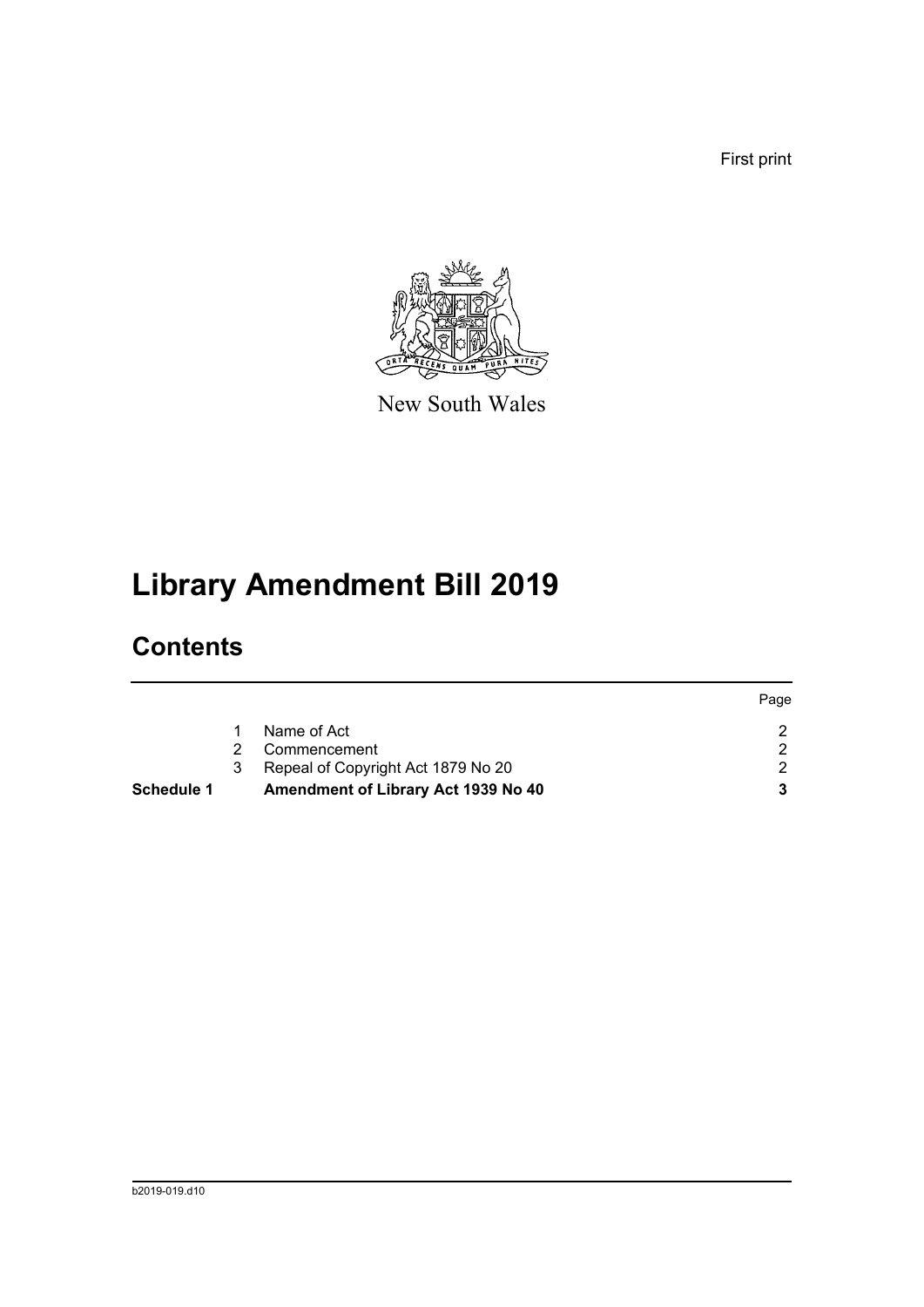

New South Wales

# **Library Amendment Bill 2019**

No , 2019

## **A Bill for**

An Act to repeal the *Copyright Act 1879* and to amend the *Library Act 1939* with respect to legal deposit libraries; and for other purposes.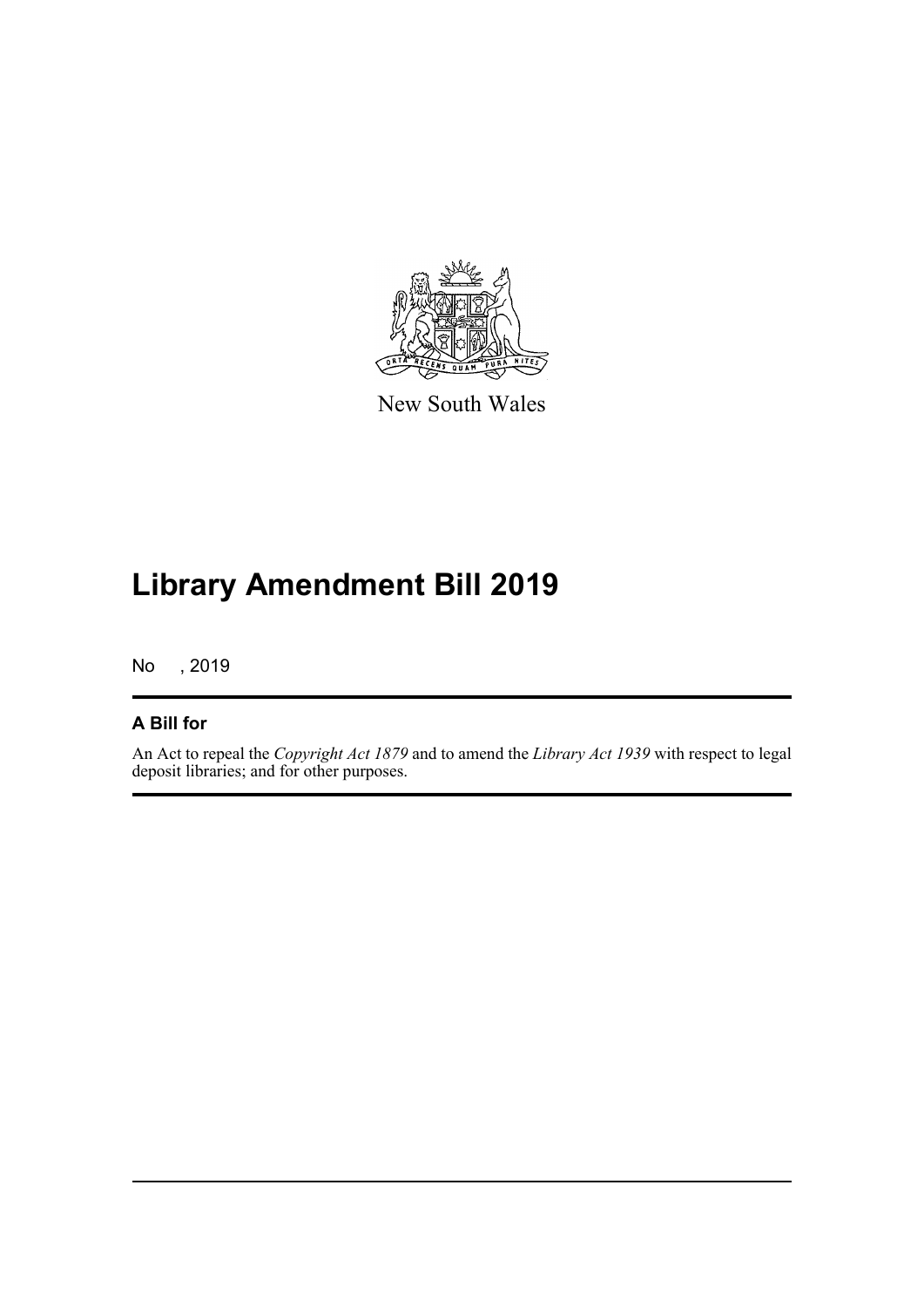<span id="page-4-2"></span><span id="page-4-1"></span><span id="page-4-0"></span>

| $\mathcal{P}$ |
|---------------|
| 3             |
| 4             |
| 5             |
| 6             |
| 7             |
|               |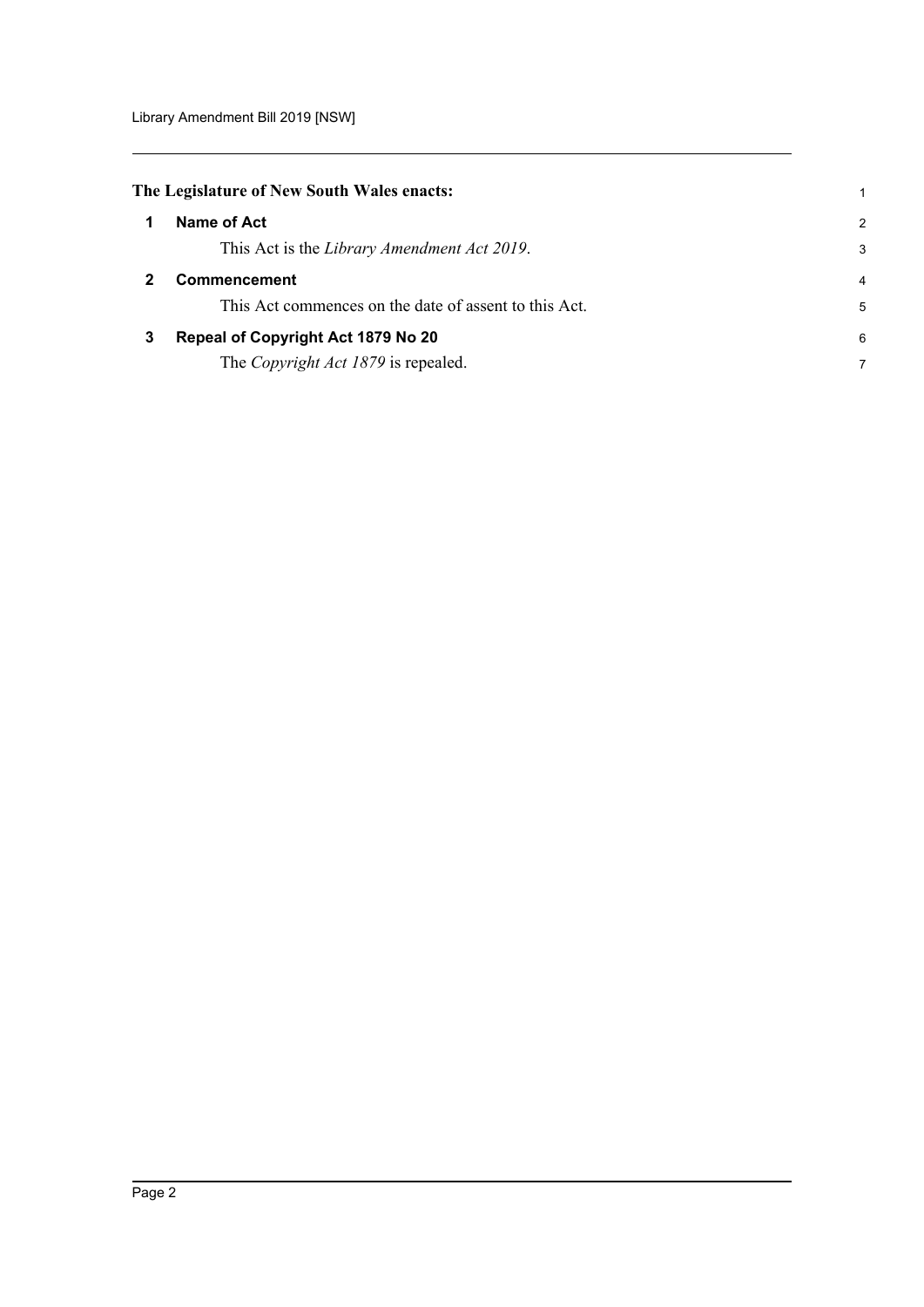<span id="page-5-0"></span>

|                  | Amendment of Library Act 1939 No 40<br><b>Schedule 1</b>                                                                         | $\mathbf{1}$        |  |
|------------------|----------------------------------------------------------------------------------------------------------------------------------|---------------------|--|
| [1]              | <b>Section 2 Definitions</b>                                                                                                     |                     |  |
|                  | Insert in alphabetical order in section $2(1)$ :                                                                                 | 3                   |  |
|                  | <b>Function</b> includes a power, authority or duty, and <i>exercise</i> a function includes<br>perform a duty.                  | 4<br>5              |  |
| $[2]$            | <b>Section 3 Constitution of Council</b>                                                                                         | 6                   |  |
|                  | Omit "exercise and perform the powers, authorities, duties and functions" from section 3<br>(2).                                 | $\overline{7}$<br>8 |  |
|                  | Insert instead "exercise the functions".                                                                                         | 9                   |  |
| $[3]$            | Section 3 (4)                                                                                                                    | 10                  |  |
|                  | Omit "exercise or performance of any power, authority, duty or function".                                                        | 11                  |  |
|                  | Insert instead "exercise of a function".                                                                                         | 12                  |  |
| [4]              | <b>Clause 4B Powers of Council</b>                                                                                               | 13                  |  |
|                  | Omit "exercise and perform, such powers, authorities, duties and functions" from section<br>$4B(1)$ .                            | 14<br>15            |  |
|                  | Insert instead "exercise such functions".                                                                                        | 16                  |  |
| [5]              | Section 4B (9)                                                                                                                   | 17                  |  |
|                  | Omit "exercise and perform its powers, authorities, duties and functions".                                                       | 18                  |  |
|                  | Insert instead "exercise its functions".                                                                                         | 19                  |  |
| [6]              | <b>Section 5 Duties of Council</b>                                                                                               | 20                  |  |
|                  | Omit "exercise and discharge such other powers, authorities, duties and functions" from<br>section $5(3)$ .                      | 21<br>22            |  |
|                  | Insert instead "exercise such other functions".                                                                                  | 23                  |  |
| $\left[7\right]$ | <b>Section 7A State Librarian</b>                                                                                                | 24                  |  |
|                  | Omit "exercise or performance of the State Librarian's powers, authorities, duties and<br>functions" from section 7A (4).        | 25<br>26            |  |
|                  | Insert instead "exercise of the State Librarian's functions".                                                                    | 27                  |  |
| [8]              | <b>Section 7B</b>                                                                                                                | 28                  |  |
|                  | Omit the section. Insert instead:                                                                                                | 29                  |  |
|                  | 7В<br><b>Delegation by Council</b>                                                                                               | 30                  |  |
|                  | The Council may delegate the exercise of any function of the Council under<br>this Act (other than this power of delegation) to: | 31<br>32            |  |
|                  | a member of the Council, or<br>(a)                                                                                               | 33                  |  |
|                  | the State Librarian, or<br>(b)                                                                                                   | 34                  |  |
|                  | a member of staff of the Council.<br>(c)                                                                                         | 35                  |  |
| [9]              | Part 3A                                                                                                                          | 36                  |  |
|                  | Insert after Part 3:                                                                                                             | 37                  |  |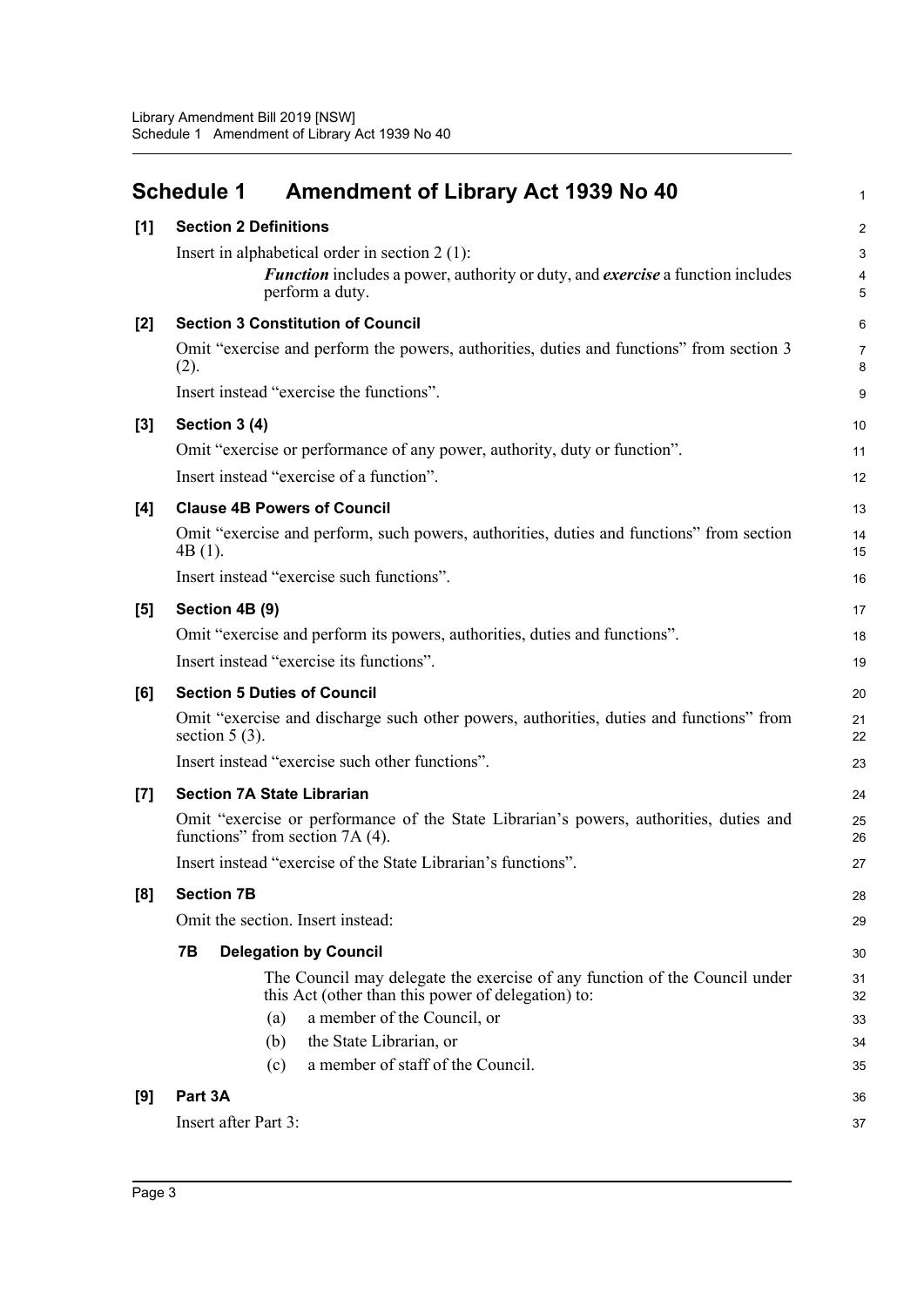|            |                    | Part 3A Legal deposit libraries                                                                                                                                                                            | 1              |
|------------|--------------------|------------------------------------------------------------------------------------------------------------------------------------------------------------------------------------------------------------|----------------|
| 14A        | <b>Definitions</b> |                                                                                                                                                                                                            |                |
|            |                    | In this Part:                                                                                                                                                                                              | 3              |
|            |                    | legal deposit library means the following:                                                                                                                                                                 | 4              |
|            |                    | the State Library,<br>(a)                                                                                                                                                                                  | 5              |
|            |                    | the Parliamentary Library,<br>(b)                                                                                                                                                                          | 6              |
|            |                    | the Library of the University of Sydney.<br>(c)                                                                                                                                                            | 7              |
|            |                    | <i>library material</i> includes an electronic publication.                                                                                                                                                | 8              |
|            |                    | <i>relevant library material</i> for a legal deposit library means library material<br>relevant to the collection of the library.                                                                          | 9<br>10        |
| 14B        |                    | Additional functions of legal deposit library                                                                                                                                                              | 11             |
|            |                    | In addition to any other functions of a legal deposit library, the library has the<br>following functions:                                                                                                 | 12<br>13       |
|            |                    | to identify relevant library material,<br>(a)                                                                                                                                                              | 14             |
|            |                    | to collect relevant library material,<br>(b)                                                                                                                                                               | 15             |
|            |                    | to maintain relevant library material as part of the collection of the<br>(c)<br>library.                                                                                                                  | 16<br>17       |
| <b>14C</b> |                    | <b>Legal deposit orders</b>                                                                                                                                                                                | 18             |
|            | (1)                | The head librarian of a legal deposit library may, by order in writing (a <i>legal</i><br><i>deposit order</i> ) served on a person who publishes library material in this State,<br>direct the person to: | 19<br>20<br>21 |
|            |                    | deliver a copy of the material free of charge to the library, or<br>(a)                                                                                                                                    | 22             |
|            |                    | make the material available to the library free of charge so that a copy<br>(b)<br>can be made.                                                                                                            | 23<br>24       |
|            | (2)                | A legal deposit order must identify the library material to which it applies by<br>specifying the library material or specifying a class of library material.                                              | 25<br>26       |
|            | (3)                | A legal deposit order may apply to library material that is not yet in existence<br>at the time the order is made and may be of unlimited duration.                                                        | 27<br>28       |
|            | (4)                | A legal deposit order may specify a reasonable time within which library<br>material must be delivered or made available for copying as required by the<br>order.                                          | 29<br>30<br>31 |
|            | (5)                | A legal deposit order requiring library material to be delivered to the library<br>must specify the manner and form in which the material must be delivered.                                               | 32<br>33       |
|            | (6)                | A person must not fail to comply with a legal deposit order.<br>Maximum penalty: 10 penalty units.                                                                                                         | 34<br>35       |
|            | (7)                | If a legal deposit order applies to more than one item of library material, a<br>failure to comply with the order in relation to each item is a separate offence<br>for the purposes of subsection $(6)$ . | 36<br>37<br>38 |
|            | (8)                | If a person fails to deliver library material or make it available for copying as<br>required by a legal deposit order, a further legal deposit order may be made in<br>relation to the library material.  | 39<br>40<br>41 |
|            | (9)                | The regulations may make further provision for or with respect to legal deposit<br>orders.                                                                                                                 | 42<br>43       |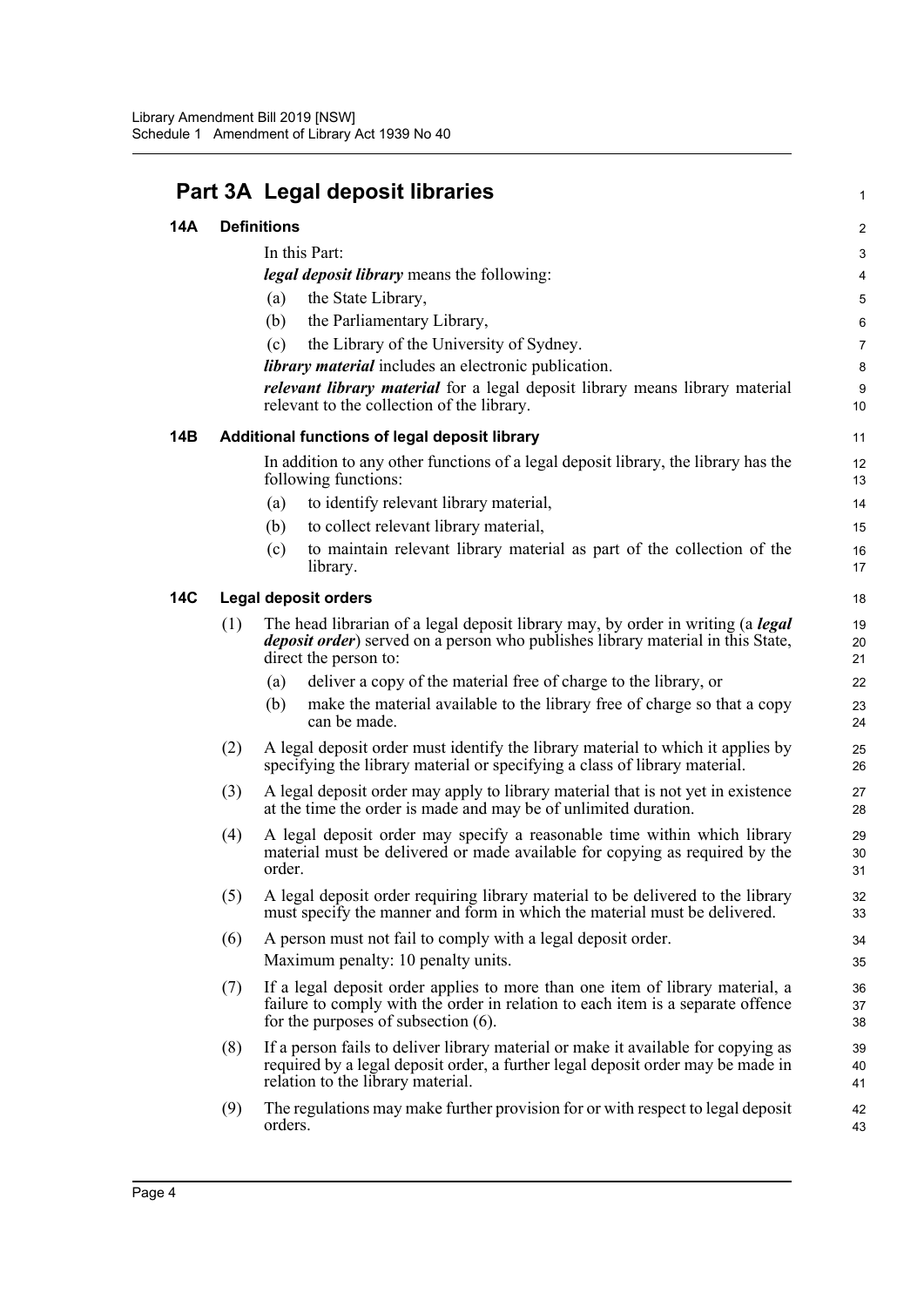#### **14D Collection of freely available relevant library material**

The head librarian of a legal deposit library may, despite any Act or law of this State, collect free of charge relevant library material for inclusion in the collection of the library if the material has been made freely available to members of the public by the publisher of the material.

13 14

### **14E Delegation**

The head librarian of a legal deposit library may delegate the exercise of any function of the head librarian under this Part (other than this power of delegation) to:

- (a) any member of staff of the library, or
- (b) any person, or any class of persons, authorised for the purposes of this section by the regulations.

## **[10] Section 14F**

Insert before section 15:

### **14F Service of documents**

- (1) A document that is authorised or required by this Act or the regulations to be served on any person may be served by any of the following methods:
	- (a) in the case of an individual—by personal delivery to the person,
	- (b) by post to the address specified by the person for the service of documents of that kind,
	- (c) in the case of an individual who has not specified such an address—by post to the residential or business address of the person last known to the person serving the document,
	- (d) in the case of a corporation—by post to the registered office or any other office of the corporation or by leaving it at any such office with a person apparently over the age of 16 years,
	- (e) by email to an email address specified by the person for the service of documents of that kind,
	- (f) by any other method authorised by the regulations for the service of documents of that kind.
- (2) Nothing in this section affects the operation of any provision of a law or of the rules of a court authorising a document to be served on a person by any other method.
- (3) In this section, *serve* includes give or send.

## **[11] Schedule 2 Savings and transitional provisions**

Insert after clause 2:

#### **3 Provisions consequent on repeal of Copyright Act 1879**

- (1) Library material that would have been required to be delivered to a legal deposit library under the *Copyright Act 1879* had that Act not been repealed continues to be required to be delivered to the library as if that Act (other than section 6) remains in force.
- (2) This clause ceases to apply to library material when a legal deposit order applies to the library material.
- (3) In this clause: